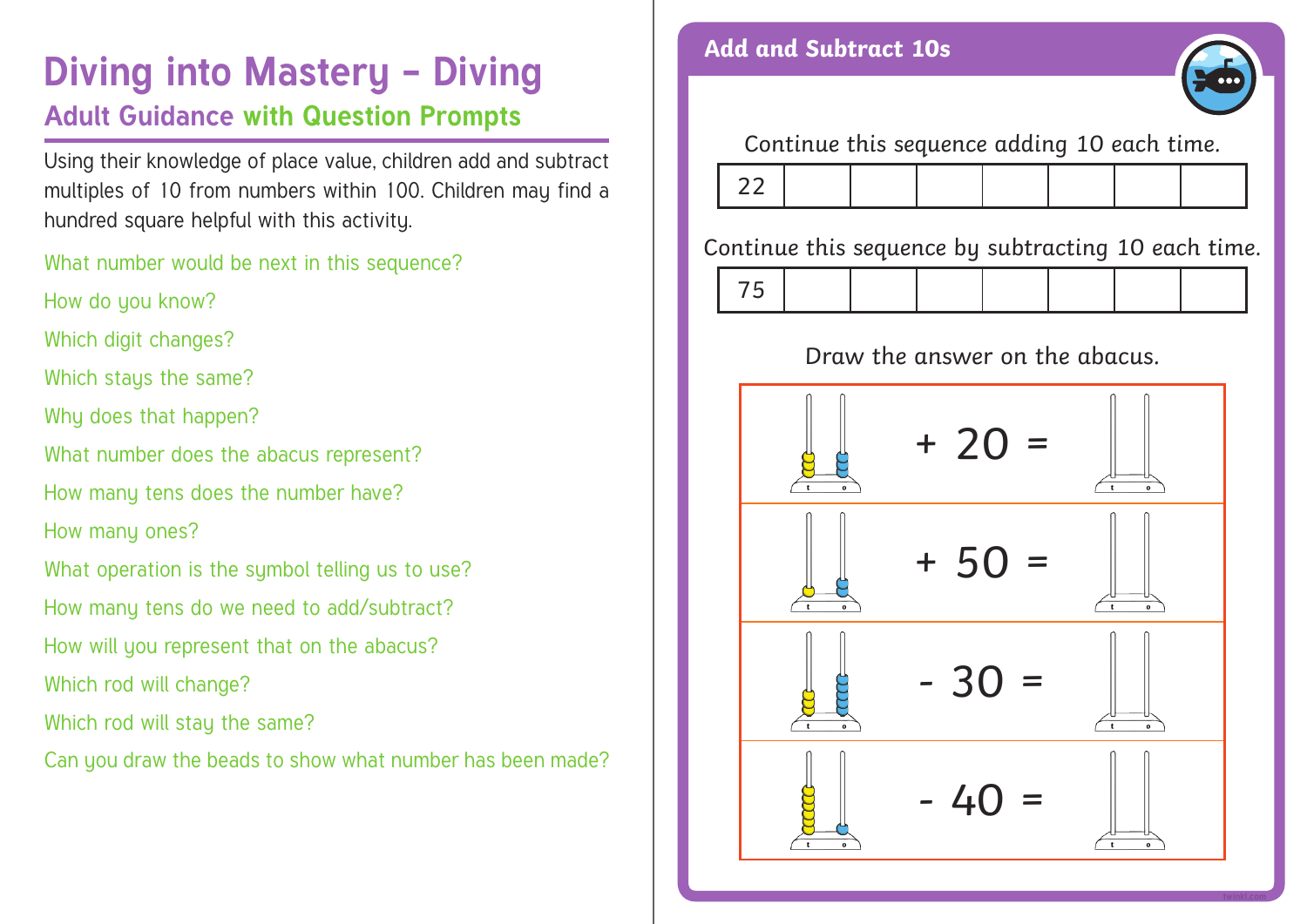# **Diving into Mastery - Deeper** Add and Subtract 10s **Adult Guidance with Question Prompts**

Children reason about how adding and subtracting ones affects the place value of a number and the digits in the tens and ones columns.

What do you notice about James' calculations?

What is the same about them?

What is different?

Do you think all the answers will be in the same column of the hundred square?

Why do you think that?

How could you prove it?



James has written these calculations:  $14 + 20$   $54 - 10$   $84 + 10$   $74 - 30$ 



The answers will all appear in the same column of the hundred square.

Do you agree? Explain your thinking. Use the hundred square below to prove you are right.

| $\mathbf{1}$ | $\overline{2}$ | 3  | 4  | 5  | 6         | $\overline{7}$ | 8  | 9  | 10  |
|--------------|----------------|----|----|----|-----------|----------------|----|----|-----|
| 11           | 12             | 13 | 14 | 15 | <b>16</b> | 17             | 18 | 19 | 20  |
| 21           | 22             | 23 | 24 | 25 | 26        | 27             | 28 | 29 | 30  |
| 31           | 32             | 33 | 34 | 35 | 36        | 37             | 38 | 39 | 40  |
| 41           | 42             | 43 | 44 | 45 | 46        | 47             | 48 | 49 | 50  |
| 51           | 52             | 53 | 54 | 55 | 56        | 57             | 58 | 59 | 60  |
| 61           | 62             | 63 | 64 | 65 | 66        | 67             | 68 | 69 | 70  |
| 71           | 72             | 73 | 74 | 75 | 76        | 77             | 78 | 79 | 80  |
| 81           | 82             | 83 | 84 | 85 | 86        | 87             | 88 | 89 | 90  |
| 91           | 92             | 93 | 94 | 95 | 96        | 97             | 98 | 99 | 100 |